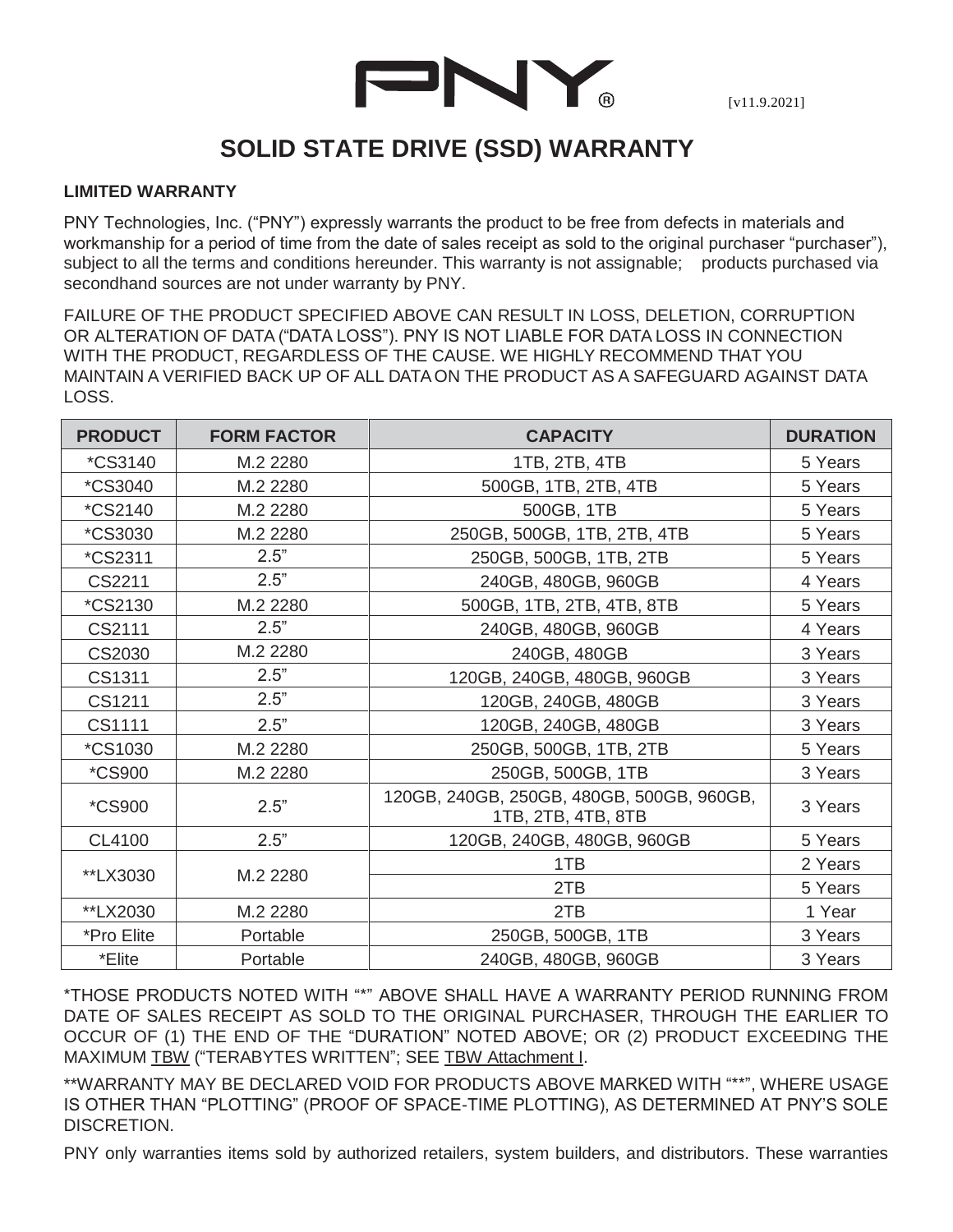are valid only for the original owner of the product. PNY will not warranty items that are purchased secondhand. This is still true even if the product or packaging appears sealed, advertised as new, or never used in any way. PNY's sole obligation under this warranty is to replace or, at its option, to repair, free of charge, the defective product or all the product's defective parts. This warranty applies only on the condition that the product has been installed, maintained and operated under conditions of normal use and in accordance with the installation guide provided herewith. The provisions of this warranty shall not apply if, in PNY's sole judgment, the product has been subject to misuse or neglect, improper installation, damaged in an accident, or repaired or altered in any way that affects its performance or reliability.

THIS WARRANTY IS IN LIEU OF ANY OTHER WARRANTIES, EITHER EXPRESS OR IMPLIED, INCLUDING WITHOUT LIMITATION ANY WARRANTIES OF MERCHANTABILITY OR FITNESS FOR A PARTICULAR PURPOSE, TITLE, OR NON-INFRINGEMENT, WHICH OTHER WARRANTIES ARE EXPRESSLY EXCLUDED AND DISCLAIMED. PNY SHALL NOT BE LIABLE FOR LOSS OF PROFITS OR ANY SPECIAL, INCIDENTAL, EXEMPLARY, CONSEQUENTIAL OR PUNITIVE DAMAGES WHICH PURCHASER OR THIRD PARTY MAY SUSTAIN, EVEN IF PNY HAS BEEN ADVISED OF THE POSSIBILITY OF SUCH LOSSES OR DAMAGES. IN NO EVENT SHALL PNY'S LIABILITY EXCEED THE PURCHASE PRICE OF THE DEFECTIVE PRODUCT.

WITHOUT LIMITING THE GENERALITY OF THE PRECEDING PARAGRAPH, PNY EXPRESSLY DISCLAIMS ANY AND ALL LIABILITY FOR DIRECT, INDIRECT AND/OR CONSEQUENTIAL DAMAGES, INCLUDING LOST PROFITS, ARISING FROM THE LOSS, CORRUPTION, ERASURE OR DESTRUCTION OF ANY DATA STORED ON OR TRANSMITTED VIA ANY PNY PRODUCT, INCLUDING, WITHOUT LIMITATION, THE INABILITY TO ACCESS DATA STORED ON ANY SECURE PNY PRODUCTS THAT REQUIRE A USER-DESIGNATED PASSWORD OR CODE IF THAT PASS- WORD OR CODE IS LOST, FORGOTTEN, OR COMPROMISED. USERS HAVE THE OBLIGATION TO BACKUP ALL DATA AND PASSWORDS OR CODES.

Buyer acknowledges that the goods sold by PNY are being used or incorporated into other products or systems, and the ultimate safety of those products or systems are the sole responsibility of Buyer. Buyer assumes all risks and liability for use of PNY products in other products or systems. By way of example, and not limitation, if any PNY product is used in the military, including but not limited to strategic weapons and ancillary military operations, Nuclear Facilities, Aircraft Navigation, or Communication Systems, Air traffic Control Systems or Life Support Machines, Buyer agrees that it and/or its customers are solely responsible and agrees that the use of PNY products for any purposerelated to such services or otherwise cannot in any way be controlled by PNY, and Buyer or its customers are responsible for verifying the accuracy and completeness of any information contained in, entered into, or used in connection with PNY products. Buyer assumes all risks and liability for use of PNY products in other products or systems. In addition, PNY is not responsible for any archival, backup or disaster recovery services. In no event shall PNY be liable for any damages of any kind sustained by Buyer, any customer of Buyer, any patient, or others for any suit or claim or demand arising from or related to the exercise of professional judgment and skill, or data entered into or used with the PNY products.

SOME STATES DO NOT ALLOW THE EXCLUSION OR LIMITATION OF INCIDENTAL OR CONSEQUENTIAL DAMAGES, SO THESE LIMITATIONS MAY NOT APPLY TO YOU.

THIS WARRANTY GIVES YOU SPECIFIC LEGAL RIGHTS AND YOU MAY ALSO HAVE OTHER RIGHTS WHICH VARY FROM STATE TO STATE. THIS WARRANTY SHALL NOT BE EXTENDED, ALTERED OR VARIED EXCEPT BY A WRITTEN INSTRUMENT DULY SIGNED BY PNY.

Warranty coverage requires proof of purchase documentation evidencing the date of purchase (sales receipt or invoice) and original packaging. To obtain warranty service during the warranty period, con- tact PNY at 1- 800-234- 4597 or visit us at **[http://www.pny.com](http://www.pny.com/)**. The consumer is responsible for all shipping costs. When shipping from outside the United States this will include freight, duty, customs fees and taxes. All pricing is in USD.

FOR WARRANTY INFORMATION AND REGISTRATION VISIT US AT **[http://www.pny.com](http://www.pny.com/)**. The PNY logo is a trademark of PNY Technologies, Inc. Other trademarks are owned by their respective companies.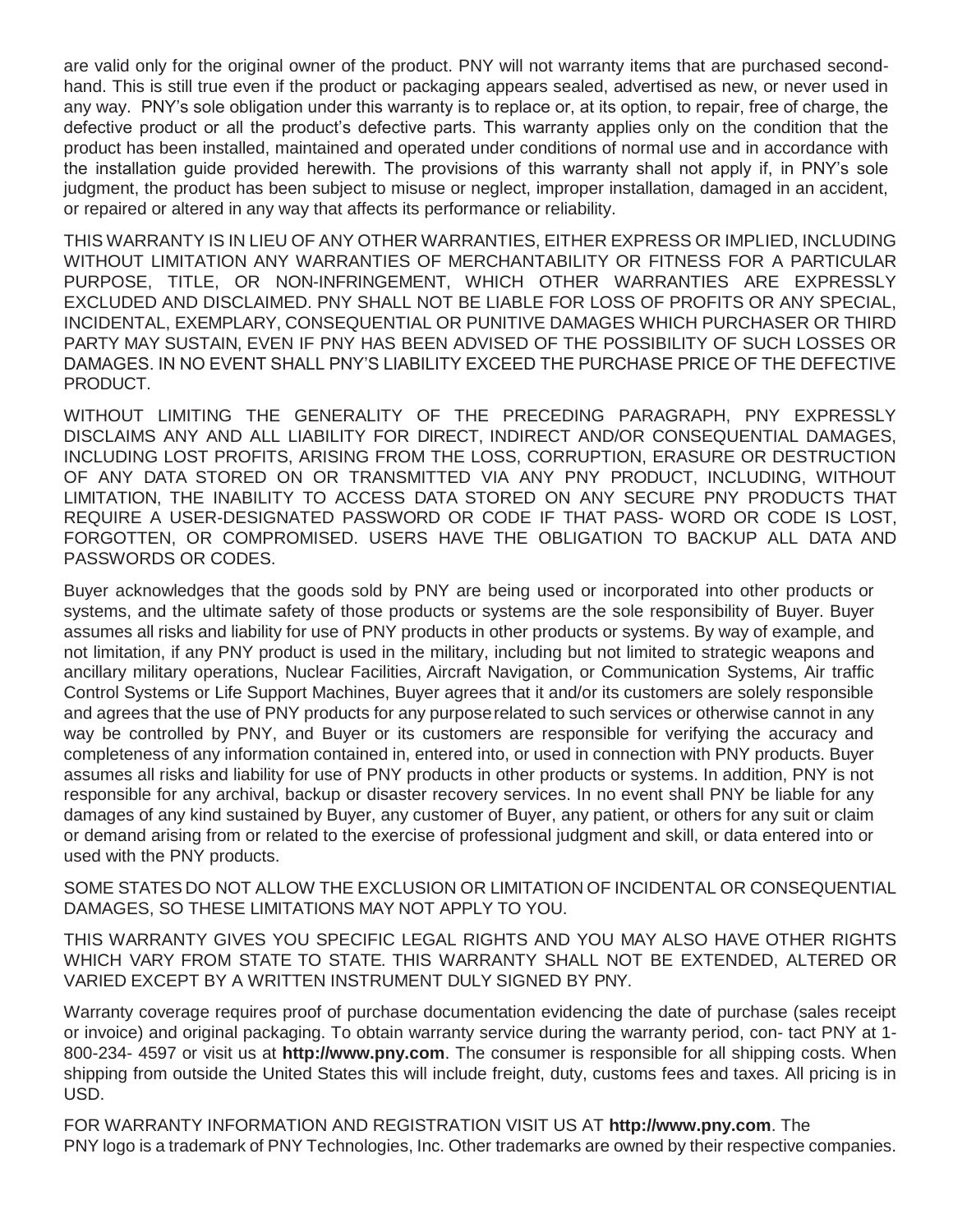## **TBW Attachment I**

| <b>Type</b>      | <b>Model</b> | <b>Duration</b> | Capacity | <b>TBW</b> |
|------------------|--------------|-----------------|----------|------------|
|                  |              | 3 Years         | 120GB    | 40         |
|                  | CS900        |                 | 240GB    | 100        |
|                  |              |                 | 250GB    | 100        |
|                  |              |                 | 480GB    | 200        |
|                  |              |                 | 500GB    | 200        |
|                  |              |                 | 960GB    | 450        |
| 2.5" SATA        |              |                 | 1TB      | 450        |
|                  |              |                 | 2TB      | 540        |
|                  |              |                 | 4TB      | 1,155      |
|                  |              |                 | 8TB      | 5,695      |
|                  |              | 5 Years         | 250GB    | 165        |
|                  |              |                 | 500GB    | 355        |
|                  | CS2311       |                 | 1TB      | 725        |
|                  |              |                 | 2TB      | 1,550      |
|                  |              |                 | 250GB    | 100        |
| M.2 SATA         | CS900        | 3 Years         | 500GB    | 200        |
|                  |              |                 | 1TB      | 450        |
|                  |              |                 | 250GB    | 150        |
|                  | CS1030       | 5 Years         | 500GB    | 110        |
|                  |              |                 | 1TB      | 240        |
|                  |              |                 | 2TB      | 480        |
|                  |              | 5 Years         | 500GB    | 110        |
|                  |              |                 | 1TB      | 225        |
| M.2 NVMe Gen3 x4 | CS2130       |                 | 2TB      | 450        |
|                  |              |                 | 4TB      | 900        |
|                  |              |                 | 8TB      | 1,810      |
|                  | CS3030       | 5 Years         | 250GB    | 170        |
|                  |              |                 | 500GB    | 170        |
|                  |              |                 | 1TB      | 360        |
|                  |              |                 | 2TB      | 660        |
|                  |              |                 | 4TB      | 6,070      |
| Plotting         | LX2030       | 1 Year          | 2TB      | 10,000     |
| M.2 NVMe Gen3 x4 | LX3030       | 2 Years         | 1TB      | 27,000     |
|                  |              | 5 Years         | 2TB      | 54,000     |
|                  | CS2140       | 5 Years         | 500GB    | 200        |
|                  |              |                 | 1TB      | 400        |
|                  | CS3040       | 5 Years         | 500GB    | 850        |
|                  |              |                 | 1TB      | 1,800      |
|                  |              |                 | 2TB      | 3,600      |
| M.2 NVMe Gen4 x4 |              |                 | 4TB      | 900        |
|                  | CS3140       |                 | 1TB      | 700        |
|                  |              | 5 Years         | 2TB      | 1,400      |
|                  |              |                 | 4TB      | 3,000      |